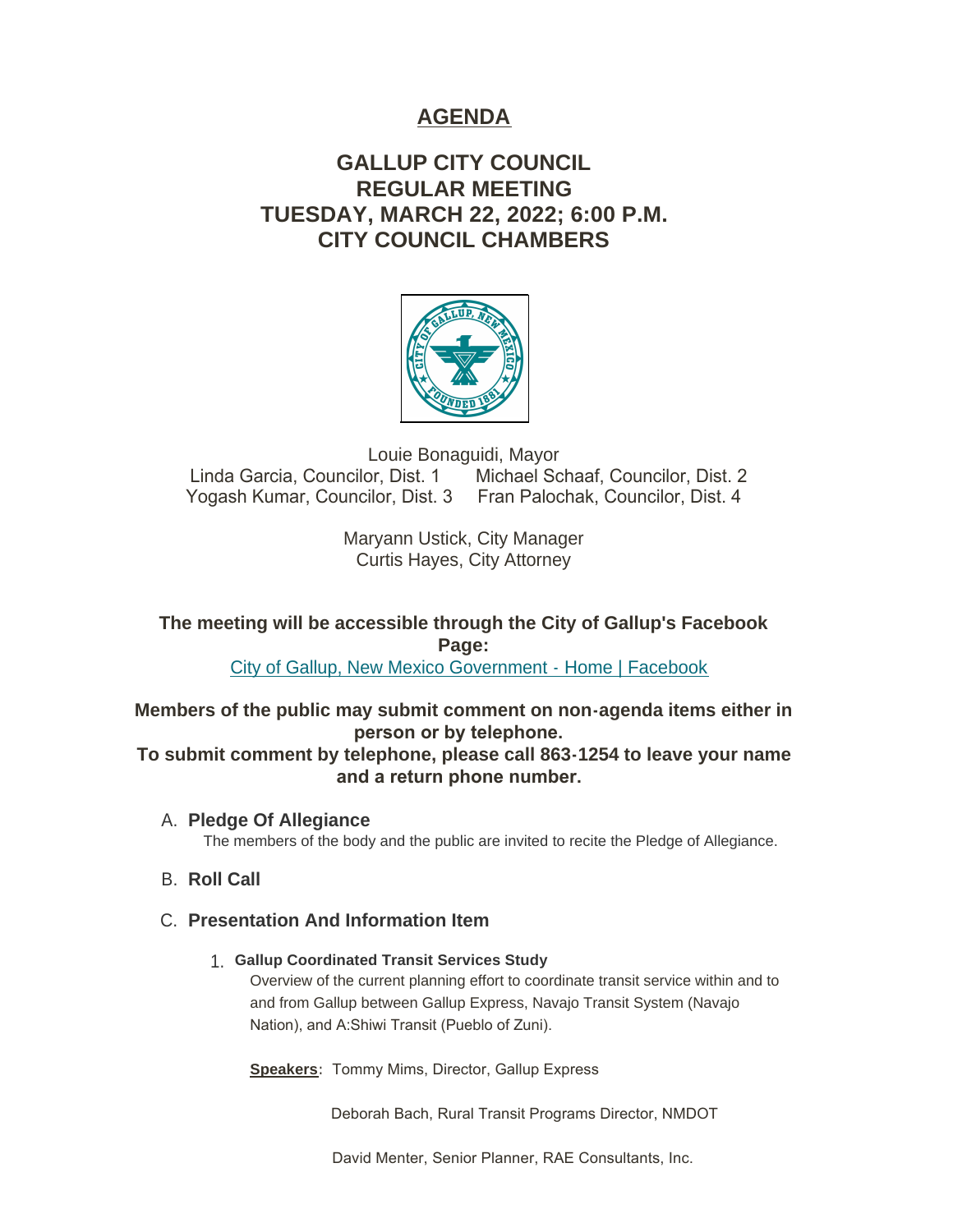None - informational item only. None - informational item only. Tommy Mims, Deborah Bach and David Menter Fiscal Impact: Recommendation: Speaker's Name

Documents:

### [NMDOT HOPE PROJECT FACT SHEET FINAL\\_03152022.PDF](https://www.gallupnm.gov/AgendaCenter/ViewFile/Item/2885?fileID=12470)

# **Consent Agenda** D.

These items are placed on the Consent Agenda so City Council can designate by unanimous consent those routine items they wish to be approved or acknowledged by one motion. If any item does not meet the approval of all Council members or if a citizen so requests, it will be heard as a separate item.

#### **Action Needed:**

Motion to approve or acknowledge Items 1-7 on the Consent Agenda by unanimous vote:

# **Approval Of Minutes** 1.

Regular Meeting of February 22, 2022

Special Meetings of February 23 & 24, 2022

Regular Meeting of March 8, 2022

Special Meeting of March 9, 2022

None. Approve the minutes. None. Fiscal Impact: Recommendation: Speaker's Name

Documents:

[DRAFT MINUTES FEB 22 2022 REG MTG.PDF](https://www.gallupnm.gov/AgendaCenter/ViewFile/Item/2895?fileID=12482) [DRAFT MINUTES FEB 23 2022 SP MTG.PDF](https://www.gallupnm.gov/AgendaCenter/ViewFile/Item/2895?fileID=12483) [DRAFT MINUTES FEB 24 2022 SP MTG.PDF](https://www.gallupnm.gov/AgendaCenter/ViewFile/Item/2895?fileID=12484) [DRAFT MINUTES MAR 8 2022 REG MTG.PDF](https://www.gallupnm.gov/AgendaCenter/ViewFile/Item/2895?fileID=12485) [DRAFT MINUTES MAR 9 2022 SP MTG.PDF](https://www.gallupnm.gov/AgendaCenter/ViewFile/Item/2895?fileID=12486)

**Budget Adjustment For A Sub-Grant Agreement For The McKinley County**  2. **DWI Task Force Naming The Gallup Police Department As The Sub-Grantee In The Amount Of \$24,000.** 

As part of the McKinley County DWI Task force, the Gallup Police Department, as the sub-grantee, was awarded a sub-grant in the amount of \$24,000. As the sub-grantee, the Gallup Police Department is to implement Driving While Impaired (DWI) sobriety checkpoints and saturation patrols aimed at reducing alcohol related crashes, injuries, and deaths in McKinley County and in partnership with the following agencies: NM Department of Public Safety,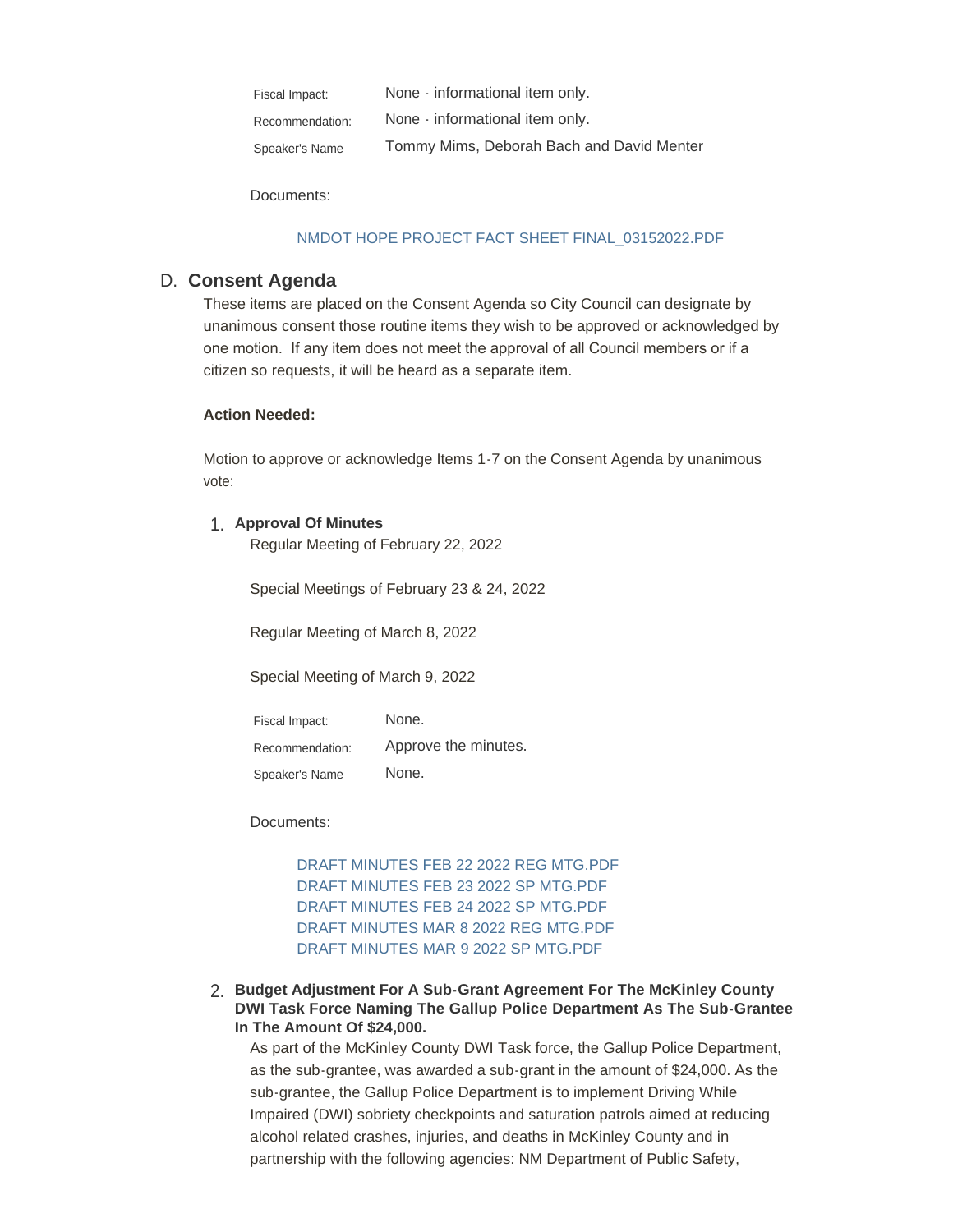McKinley County Sheriff's Office, Navajo Nation Police Department, Zuni Police Department, and the Ramah Police Department. All required signatures have been fully executed and the Gallup Police Department therefore requests approval of the sub-grant agreement for the total amount awarded.

**Attachment:** McKinley County DWI Task Force Sub-Grant Agreement

| Fiscal Impact:  | DWI Task Force Sub-Grant Agreement revenue in the<br>amount of \$24,000.                      |
|-----------------|-----------------------------------------------------------------------------------------------|
| Recommendation: | Acceptance & approval of the DWI Task Force Sub-Grant<br>Agreement in the amount of \$24,000. |
| Speaker's Name  | Franklin Boyd - Chief of Police                                                               |

Documents:

#### [DWI TASK FORCE AGREEMENT \(1\).PDF](https://www.gallupnm.gov/AgendaCenter/ViewFile/Item/2892?fileID=12477)

### **Acceptance Of The 2019 Edward Byrne Memorial Justice Assistance Grant**  3. **And Approval Of Related Budget Adjustment**

The U.S. Department of Justice (DOJ) has granted funding through the 2019 Edward Byrne Memorial Justice Assistance Grant (JAG) Program. This program furthers the Department's mission by assisting state, local, and tribal efforts to prevent or reduce crime and violence. For the year 2019, the DOJ has awarded a grant in the amount of \$29,303.00 to be divided between the City of Gallup and McKinley County for their respective police K-9 programs.

All required signatures for the DOJ grant award and memorandum of agreement (MOA) between the City of Gallup and McKinley County have been executed and are attached.

| Fiscal Impact:  | No matching funding required. Budget adjustment for revenue<br>and qualified expenditure in the amount of \$29,303. |
|-----------------|---------------------------------------------------------------------------------------------------------------------|
| Recommendation: | Acceptance and approval of DOJ JAG Grant in the amount of<br>\$29,303 in revenue and expenditure.                   |
| Speaker's Name  | Franklin Boyd - Chief of Police                                                                                     |

Documents:

#### [2019 GRANT AWARD \\_ MOA.PDF](https://www.gallupnm.gov/AgendaCenter/ViewFile/Item/2876?fileID=12462)

### **Acceptance Of The 2020 Edward Byrne Memorial Justice Assistance Grant**  4. **And Approval Of Related Budget Adjustment**

The U.S. Department of Justice (DOJ) has granted funding through the 2020 Edward Byrne Memorial Justice Assistance Grant (JAG) Program. This program furthers the Department's mission by assisting state, local, and tribal efforts to prevent or reduce crime and violence. For the year 2020, the DOJ has awarded a grant in the amount of \$25,718.00 to be divided between the City of Gallup and McKinley County for their respective police K-9 programs.

All required signatures for the DOJ grant award and memorandum of agreement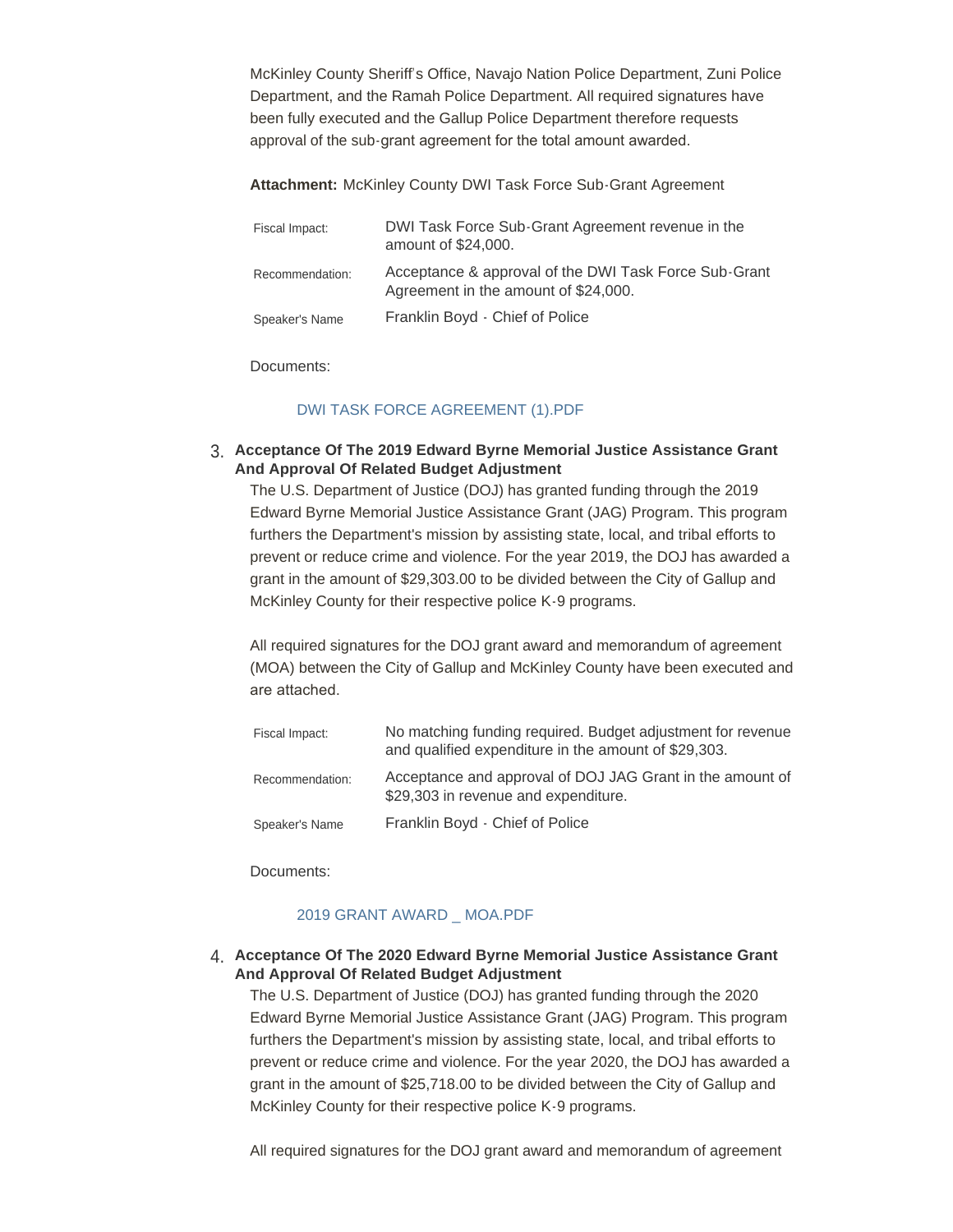(MOA) between the City of Gallup and McKinley County have been executed and are attached.

| Fiscal Impact:  | No matching funding required. Budget adjustment for revenue<br>and qualified expenditure in the amount of \$25,718. |
|-----------------|---------------------------------------------------------------------------------------------------------------------|
| Recommendation: | Acceptance and approval of DOJ JAG Grant in the amount of<br>\$25,718 in revenue and expenditure.                   |
| Speaker's Name  | Franklin Boyd - Chief of Police                                                                                     |

Documents:

## [2020 GRANT AWARD \\_ MOA.PDF](https://www.gallupnm.gov/AgendaCenter/ViewFile/Item/2877?fileID=12463)

# **Fire Department Overtime Budget Adjustment** 5.

Consideration of a Budget Adjustment to the Gallup Fire Department Overtime Budget of \$60,000

Several situations exist that requires the use of the Fire Department overtime budget, originally budgeted with \$278,063. Many items affected the increase use in overtime, such as the following:

- o Staffing shortages to support daily operations
- o Increase usage of sick leave
- o Back fill for vacations
- o Fire training and supported events
- o Increase in wages

#### Recommendation:

Approve budget adjustment transfer of \$60,000 from General Fund Cash to Fire Department overtime budget, needed to provide funding for the remaining three months of FY'22

| Fiscal Impact:  | Fire Department overtime budget adjustment increase of<br>\$60,000 for General fund balance. |
|-----------------|----------------------------------------------------------------------------------------------|
| Recommendation: | Noted above                                                                                  |
| Speaker's Name  | Jesus " Chuy" Morales                                                                        |

### **Street Department Request For A Budget Adjustment For Fuel Purchases In**  6. **The Amount Of \$30,000.00.**

The Street Department Staff is requesting a budget adjustment in the amount of \$30,000.00 form the 216- Fund into the 216- Operations Budget. These funds will be used to purchase fuel to continue the Street Department's daily operations, Such as Mill and Overlay, Residential Clean, Snow Removal, Drainage, Pothole Patching, Arts Crawl, Parades and other City Events.

| Fiscal Impact:  | \$30,000.00 From The 216 Fund into the 216 Operations     |
|-----------------|-----------------------------------------------------------|
|                 | Budget for Fuel Purchases.                                |
| Recommendation: | Staff recommends approval of the budget adjustment in the |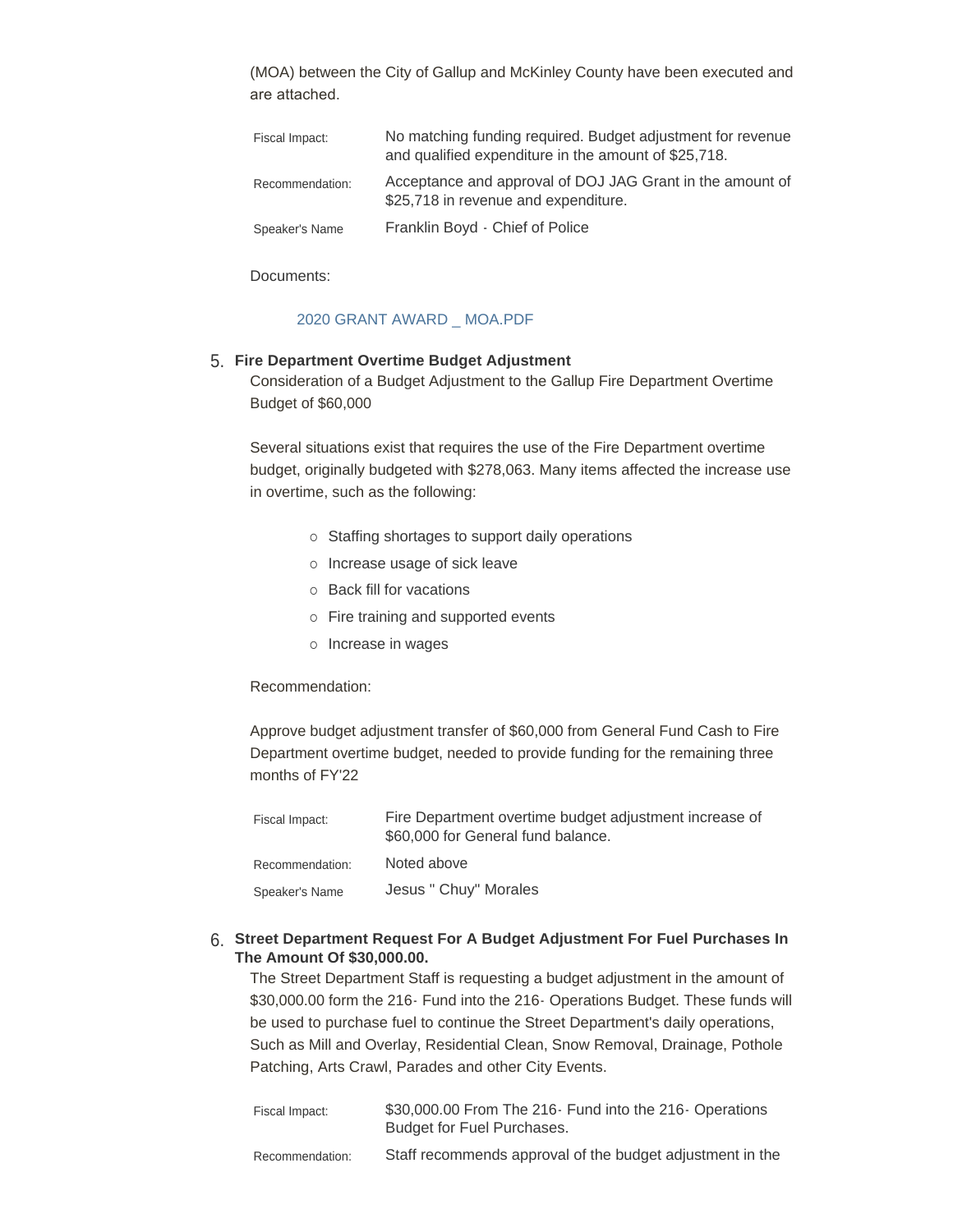Robert Hamblen Speaker's Name

# **Award Of Contract To Bohannan Huston To Update The Economic**  7. **Development Element Of The City Of Gallup Growth Management Master Plan (GMMP)**

City Staff is requesting City Council approval for award of contract to Bohannan Huston to update the Economic Development Element of the City of Gallup Growth Management Master Plan (GMMP). City Council approved Resolution No. R2021-25 thereby accepting New Mexico Finance Authority Grant and Project No. PG-5620 in the amount of \$50,000.00 at their regular meeting on August 10, 2021. This grant was awarded to the City to specifically update the Economic Development Element of the GMMP. Bohannan Huston has been selected to perform this task with City Council approval.

| Fiscal Impact:  | Grant funds in the amount of \$50,000.00 have been<br>appropriated for this project with approval of Resolution No.<br>R2021-25 on August 10, 2021 |
|-----------------|----------------------------------------------------------------------------------------------------------------------------------------------------|
| Recommendation: | Staff recommends City Council award contract to Bohannan<br>Huston for said project.                                                               |
| Speaker's Name  | C.B. Strain                                                                                                                                        |

Documents:

# [SIGNED RESOLUTION NO. R2021-25, NMFA GRANT.PDF](https://www.gallupnm.gov/AgendaCenter/ViewFile/Item/2878?fileID=12464) [ECONOMIC DEVELOPMENT PLAN CONTRACT NO.2.PDF](https://www.gallupnm.gov/AgendaCenter/ViewFile/Item/2878?fileID=12465)

# **Discussion/Action Topics** E.

# **Coal Avenue Commons Phase II Construction Contract Award** 1.

Construction Bids for Phase II of the Coal Avenue reconstruction project were opened on March 10, 2022. There was one responsive bidder therefore the apparent low bid is \$3,308,327.33, the apparent low bidder is Murphy Builders of Gallup, NM. Phase II will complete the Coal Avenue Commons project. Attached is the letter of recommendation and bid tabulation sheet from Wilson and Company who is the design engineering firm for the project. Staff respectfully asks City Council to approve award of bid to Murphy Builders for construction of Phase II of the Coal Avenue Commons project.

| Fiscal Impact:  | A revenue and expenditures budget was approved by City<br>Council for this project on October 12, 2021 through<br>Resolution No. R2021-34 (attached) for \$3,500,000.00 which<br>includes 5% matching funds of \$175,000.00. |
|-----------------|------------------------------------------------------------------------------------------------------------------------------------------------------------------------------------------------------------------------------|
| Recommendation: | Staff recommends award of construction contract to Murphy<br>Builders for said project.                                                                                                                                      |
| Speaker's Name  | C.B. Strain                                                                                                                                                                                                                  |

## Documents: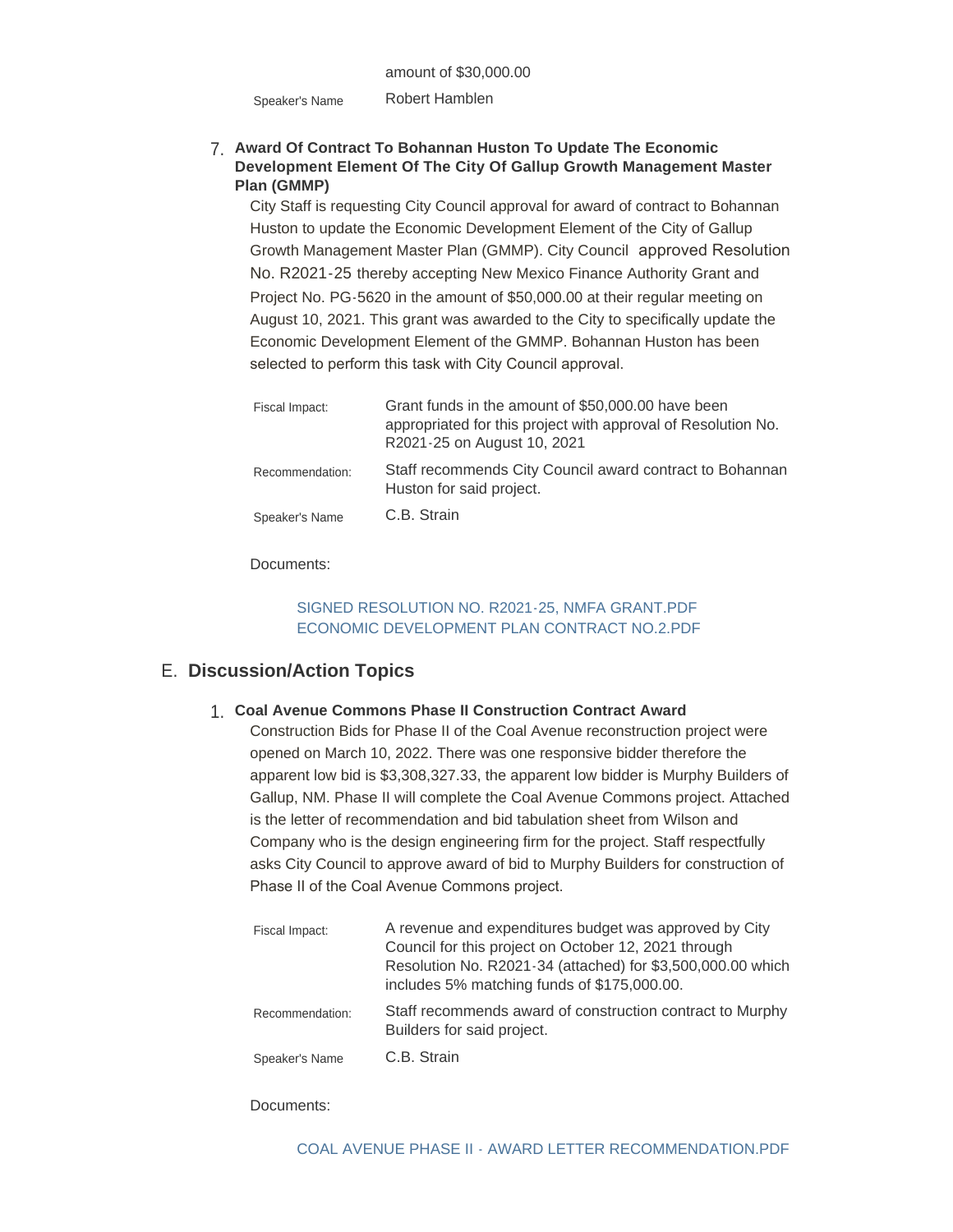## [RES-R2021-34-10\\_12\\_2021.PDF](https://www.gallupnm.gov/AgendaCenter/ViewFile/Item/2886?fileID=12474)

# **BOR/WAPA/GALLUP Water System Electric Contract** 2.

Attached is the final iteration of the Contract No. 22-SLC-1099 between the above mentioned entities. This Contract provides a firm energy source for the City of Gallup Water system until water is available from the NGWSP and thereafter in case of emergency curtailment of NGWSP water flow. The contract provides for 2,000 KW demand per month and 1,250,000 kWh of energy per month. The contract also provides for the reconciliation of additional power needs if new wells are added. The initial pricing is at \$5.25 per KW and \$0.01236 per kWh, which equates to \$25,950 per month.

Staff is recommending Council approval of this Contract which already has signatories of the Western Area Power Administration and the Bureau of Reclamation.

| Fiscal Impact:  | The fiscal impact is a reduction in overall power cost to the<br>City as it reduces power purchases from Continental Divide<br>Electric Cooperative and replaces it with less expensive<br>power from the Federal Hydropower system. |
|-----------------|--------------------------------------------------------------------------------------------------------------------------------------------------------------------------------------------------------------------------------------|
| Recommendation: | Staff recommends Approval of Contract No. 22-SLC-1099                                                                                                                                                                                |
| Speaker's Name  | John Wheeler                                                                                                                                                                                                                         |

#### Documents:

## [GALLUP GROUNDWATER WELLS POWER SUPPLY CLEAN FINAL 02-](https://www.gallupnm.gov/AgendaCenter/ViewFile/Item/2887?fileID=12475) 16-2022\_WAPA\_RECLAMATION.PDF

### **Request For A Full-Time Grants And Contract Manager Position For The Joe**  3. **Danoff Airport.**

Airport Staff is requesting a Full- Time Airport Grants And Contract Manager position. The duties for this position are as follows.

- o Manages and reports all Rural Air Service Data.
- o This position serves as the Grant Manager for Federal, State, and other agency funding of Public Works' Aviation projects.
- o Manages and administers grants from Federal Aviation Administration (FAA), New Mexico Department of Transportation Aviation Division (NMDOTAV), and New Mexico Department of Finance Administration (NMDFA) and The FBO Contract (Fixed Base Operator) .
- o Identifies grant sources for project funding. Oversees and directs with consultants as needed in the preparation and submission of grant applications.
- ¡ Manages and directs comprehensive plans and programs for utilization of land and physical facilities, Property leases and operating agreements, property rentals and airport use fees. Administer and enforce aircraft hangar, land and facility lease agreements, oversee invoicing of airport user fees.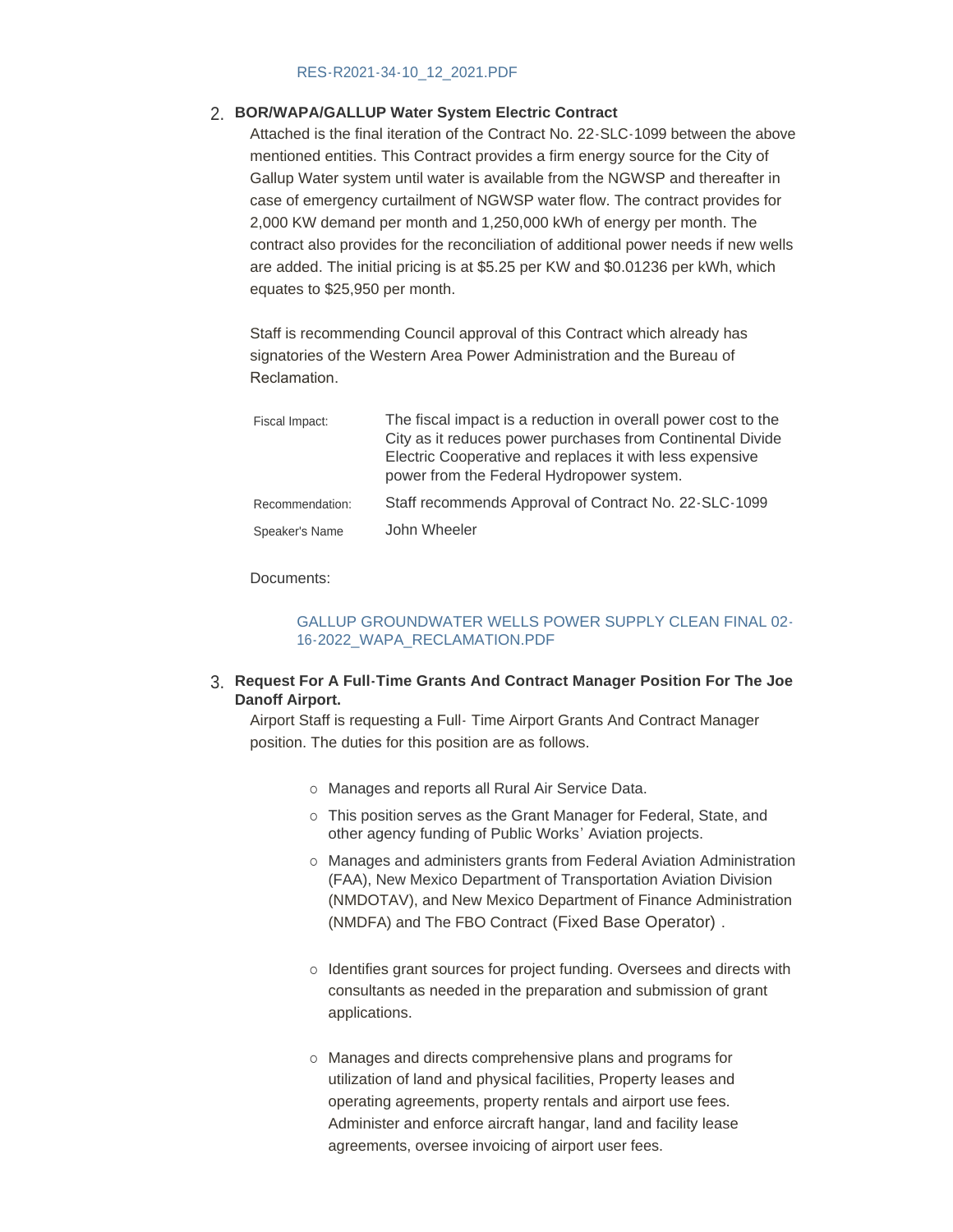o Assists Purchasing and Finance in the preparation and submission of year-end reports and Airports Revenues.

| Fiscal Impact:  | A request For a budget Adjustment in the amount of<br>\$18,000.00 from the 515- Fund to get through this Fiscal<br>year. Funding for this Position will be included in next Fiscal<br>year's budget proposal. |
|-----------------|---------------------------------------------------------------------------------------------------------------------------------------------------------------------------------------------------------------|
| Recommendation: | Approval of the budget Adjustment in the Amount of<br>\$18,000.00 For the Postion discribed above.                                                                                                            |
| Speaker's Name  | Robert Hamblen                                                                                                                                                                                                |

Documents:

### [AIRPORT GRANTS AND CONTRACTS MANAGER.PDF](https://www.gallupnm.gov/AgendaCenter/ViewFile/Item/2890?fileID=12487)

**Request For An Additional Full-Time Position In The Human Resources**  4. **Department**

The Human Resources (HR) Department has been short-handed since the departure of the HR Director over a year and a half ago. Although the HR Director's position is unfilled, the job announcement is currently posted and remains "open until filled." To address the existing staffing shortage, staff is requesting approval of an additional full-time position, a HR Technician, to assist with the wide variety of administrative functions in the department. Attached is a copy of the job description for the HR Technician's position. Staff also recommends maintaining the additional position on a permanent basis once a HR Director is hired.

**Fiscal Impact:** Since the HR Director's position is currently vacant, there are existing funds available in this fiscal year's budget. The cost for this fiscal year should not exceed \$9,500. Funding for this position will be included in next fiscal year's budget proposal.

| Fiscal Impact:  | See the summary above.                                                                             |
|-----------------|----------------------------------------------------------------------------------------------------|
| Recommendation: | Approve the request for one additional full-time position (HR<br>Technician) in the HR Department. |
| Speaker's Name  | Alfred Abeita II, Acting HR Director                                                               |

Documents:

## [JOB DESCRIPTION HR TECHNICIAN.PDF](https://www.gallupnm.gov/AgendaCenter/ViewFile/Item/2882?fileID=12466)

## **Approval Of NM Opioid Allocation Agreement And Decision Regarding**  5. **Funding Distribution**

This agenda item requests that Council approve the NM Opioid Allocation Agreement and authorize the City Attorney to sign the agreement on behalf of the City. It also requests a decision regarding whether to participate in a "regional" distribution of the funds or to receive the funding independent of any other governmental entity.

The State of New Mexico and 53 eligible cities and counties have entered into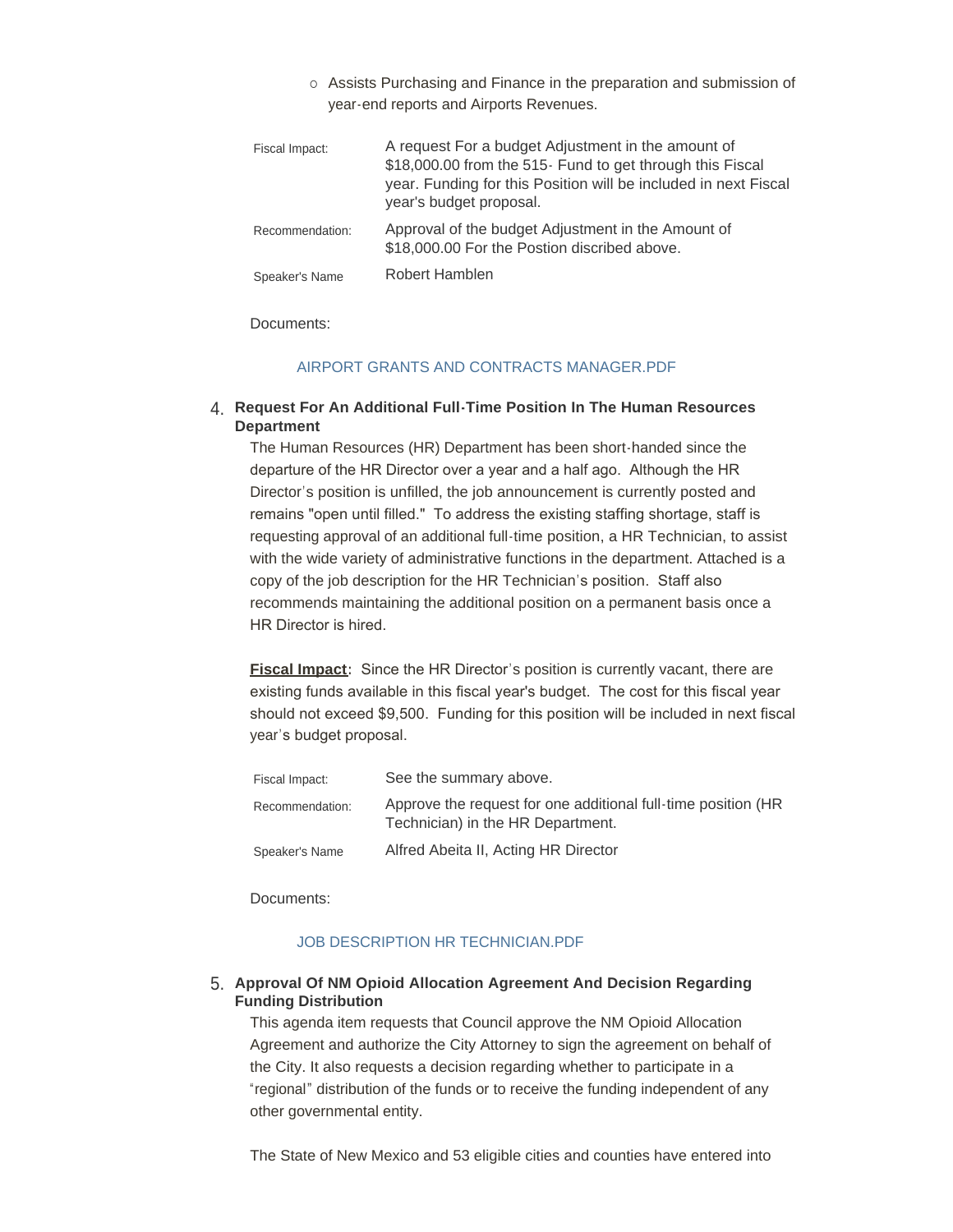two settlement agreements with three large distributors and one manufacturer. The "Distributor Settlement" is the national settlement that City Council approved at its January 11 meeting. The Janssen/J and J Settlement is specific to NM and provides for a slightly higher settlement amount than the national settlement and also provides that all funds will be paid out within one year. Council also authorized the City Attorney to execute the agreement that the NM Attorney General was negotiating with J and J and that has been done.

The national agreements have a default distribution between state and local governments, but states and their local governments can agree to a different distribution. Most states have done so. The NM Attorney General's Office and local governments, primarily through the NM County Attorney's Association, have negotiated the settlement agreement that is attached to this agenda item. It provides for a distribution of 45% to the state and 55% to local governments IF all 53 of the eligible cities and counties agree to the Distributor and the J and J settlements. That 100% participation has been obtained.

The Distributor Agreement provides approximately \$158.3M to New Mexico, to be paid out over 18 years. (see the attached "Distributor Settlement flowchart") The NM Allocation Agreement provides for a settlement administrator to be paid from that amount and the cost will be split 50/50 between the state and the local governments. It is not known what the cost for an administrator will be, but in looking at a handful of publicly available agreements from other states, none provide for more than 0.5% of the state's total allocation to cover administrative costs. Assuming a similar cost in New Mexico, that leaves approximately \$157M with the "Local Government Share" being \$86.35M.

\$15% of that amount is set aside to a "Backstop Fund." The local governments in NM that filed suit against the three distributors all entered into contingency fee arrangements with outside counsel. The national settlements both set up funds from which outside counsel can apply for compensation. If they do not receive an amount equal to 15% of the amount the government entity is awarded, the backstop fund will supply the difference. Any funds left will be distributed to local governments.

The remaining \$73.4M (approx.) will then be distributed to the 53 eligible local governments according to the allocation percentages determined in the national settlements. Based on Gallup's allocation percentage of 0.7722895935%, the City will receive approximately \$567K to be paid out over the next 18 years. There should be some additional funding once outside counsel have been paid out of the "Backstop Fund."

The J and J Agreement provides \$39M to New Mexico, all of which will be paid out within one year. (see the attached "J and J Settlement flowchart") Using the same distribution percentages as discussed above, Gallup will receive approximately \$141K within this calendar year.

The NM Allocation Agreement incorporates the same list of approved uses for the funding that is contained in the national settlements. It is attached to the agreement as "Exhibit B" but has the heading of "Exhibit E" at the top of the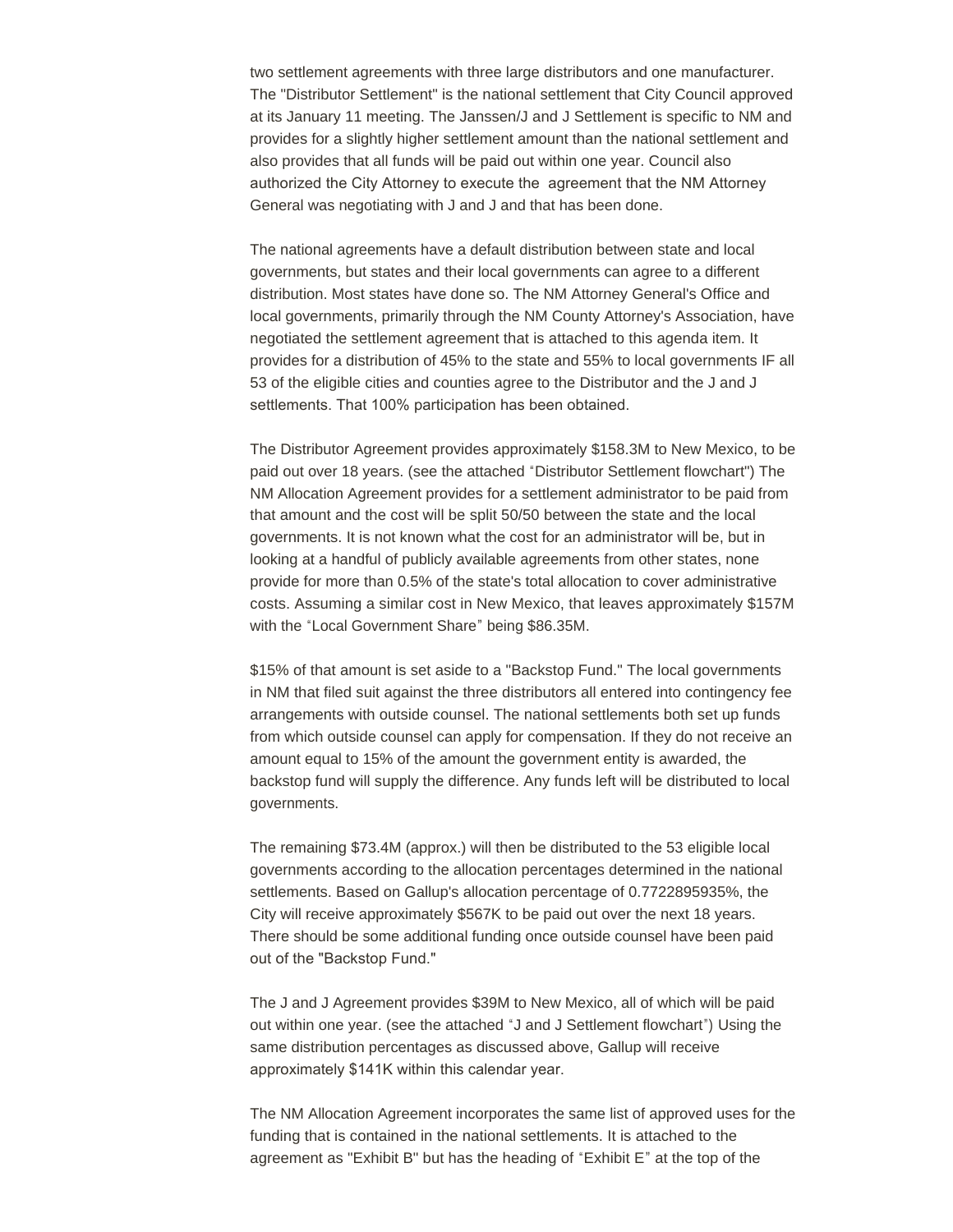page.

The agreement also provides that the counties in which there is an eligible city and those cities have three choices for how their funding is distributed:

 1. The default setting is that the county and any eligible city's within that county are a single "region" that receives only one payment;

 2. Notify the Attorney General before July 1 that the county and the associated cities want to receive their funding separately; or

 3. Notify the Attorney General by July 1 that two or more counties and the associated cites have created a region consisting of all those entities, in which case a single payment will be made to the region.

Therefore, if the City wants to receive is allocation share independent of the County, we will need to notify the Attorney General's Office prior to July 1. Similarly, if the City wants to participate in a joint effort with other governmental entities in addition to McKinley County, the Attorney General's Office must be notified of that decision before July 1.

| Fiscal Impact:  | The agreement will result in additional revenue of<br>approximately \$175K in FY23 plus approximately \$550K in<br>the subsequent 17 fiscal years. |
|-----------------|----------------------------------------------------------------------------------------------------------------------------------------------------|
| Recommendation: | Approval of the NM Opioid Allocation Agreement                                                                                                     |
| Speaker's Name  | <b>Curtis Hayes</b>                                                                                                                                |

Documents:

# [OPIOID ALLOCATION AGREEMENT.PDF](https://www.gallupnm.gov/AgendaCenter/ViewFile/Item/2884?fileID=12467) [DISTRIBUTOR SETTLEMENT FLOWCHART.PDF](https://www.gallupnm.gov/AgendaCenter/ViewFile/Item/2884?fileID=12471) [J AND J SETTLEMENT FLOWCHART.PDF](https://www.gallupnm.gov/AgendaCenter/ViewFile/Item/2884?fileID=12472)

# **Recommendation Of Award For Formal Bid No. 2204 - To United Drilling,**  6. **Inc. For Well Drilling And Testing Services**

Project will be performed by United Drilling, Inc. of 2521 Elfego Road NW Albuquerque, NM 87107 License # 1192 Water Well Driller NM Workforce Solutions:139383 for the total amount of \$ 3,564,851.40 including New Mexico Gross Receipts Tax.

Funding for this project will come from the City of Gallup Award of the Junior Appropriation 21-ZF5031 from the New Mexico Department of Finance and Administration (DFA) and Water Trust Board (WTB) Project No. 5424- WPF.

NMFA-WTB - \$3.5 million / NMDFA - \$2 million

Project consist of Well SJ-1491 Drilling and Testing and entails the following; mobilization and demobilization of the project, drilling 2660 LF bore hole complete and in place as specified, Providing and installing 2780 LF threaded and coupled 13.375-inch O.D. API J-55 or K-55 steel casing. This item also includes steel bow spring type centralizers with 2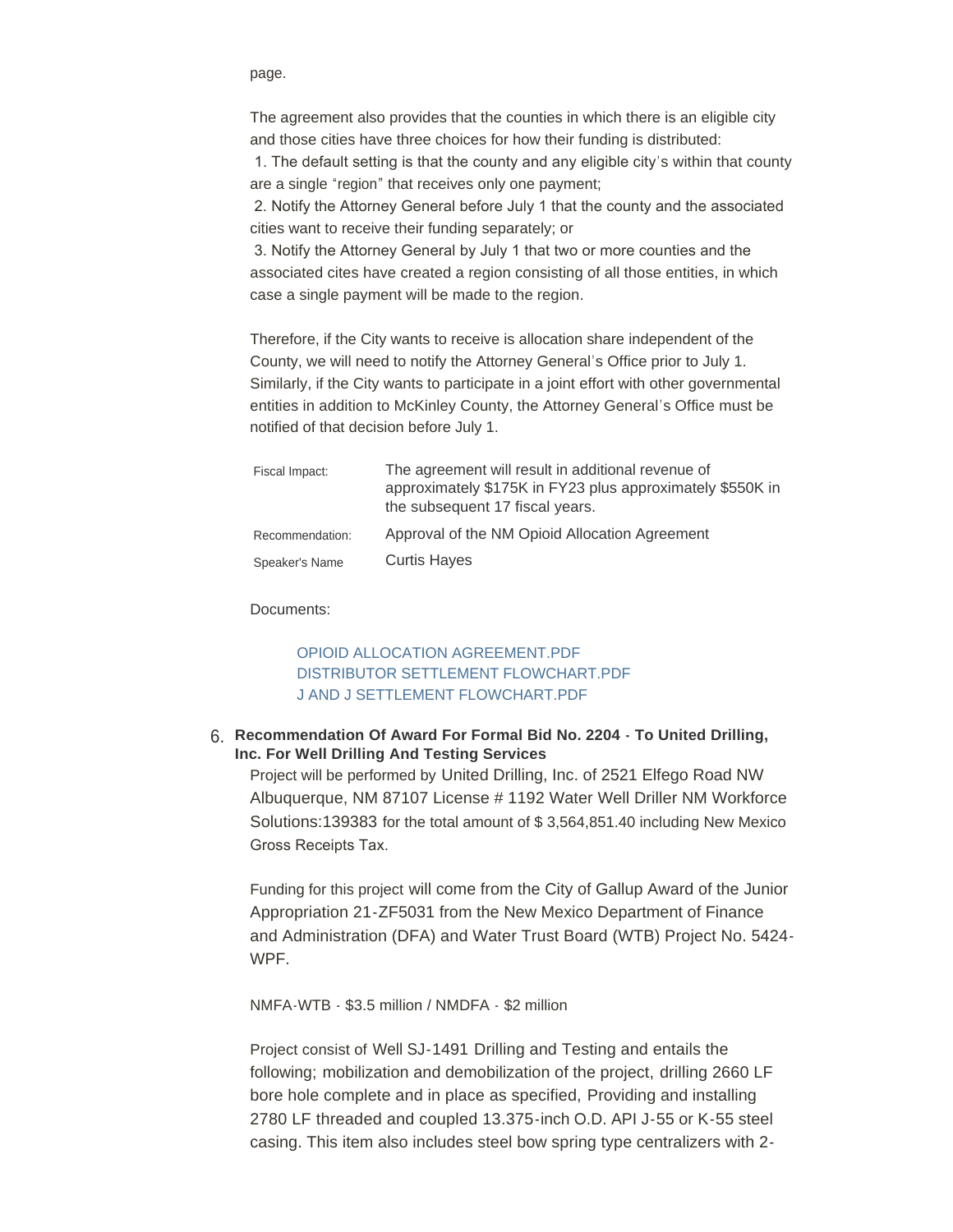inch stand, as well as a float shoe, complete and in place as specified. Pressure cementing the 13.375-inch O.D. Stimulation by hydraulic fracturing, providing and installing 8.625-inch O.D. type 316 stainless steel blank liner, including bull nose end cap and up to 4 shale catchers. Providing, installing, and removal of the test pump and appurtenances. Additional items as necessary or required.

| Fiscal Impact:  | Funding from DFA Project No. LA2202 and NMFA - WTB<br>Project 5424-WPF |
|-----------------|------------------------------------------------------------------------|
| Recommendation: | Staff recommends approval of bid award and budget<br>adjustments       |
| Speaker's Name  | Tim Bodell - W/WW Director                                             |

Documents:

# [RECOMMENDATION OF AWARD.PDF](https://www.gallupnm.gov/AgendaCenter/ViewFile/Item/2894?fileID=12480) [BID TABULATIONS.PDF](https://www.gallupnm.gov/AgendaCenter/ViewFile/Item/2894?fileID=12481)

**Award Of The Economic Development Services RFP 2021/2022/07/P To**  7. **Greater Gallup Economic Development Corporation (GGEDC)**

RFP's were received by the deadline of March 4, 2022. Proposal(s) were evaluated and GGEDC was recommended by the Evaluation Committee for award.

506 6063 444 4540 (Water Dept.) \$125,000

507 6061 442 4540 (Electric Dept.) \$125,000

| Fiscal Impact:  | \$250,000. annually (no change)                 |
|-----------------|-------------------------------------------------|
| Recommendation: | Staff recommends approval of RFP 2021/2022/07/P |
| Speaker's Name  | Maryann Ustick, City Manager                    |

Documents:

[TABULATION 2021.2022.07.P ECONOMIC DEVELOPMENT](https://www.gallupnm.gov/AgendaCenter/ViewFile/Item/2893?fileID=12478)  SERVICES.PDF [ECONOMIC DEVELOPMENT SERVICES DRAFT CONTRACT.PDF](https://www.gallupnm.gov/AgendaCenter/ViewFile/Item/2893?fileID=12479)

# **Comments By Public On Non-Agenda Items** F.

Members of the public are invited to comment on matters not appearing on the meeting agenda.

- G. Comments By Mayor And City Councilors
- **Comments By City Manager And City Attorney** H.
- **Motion To Adjourn** I.